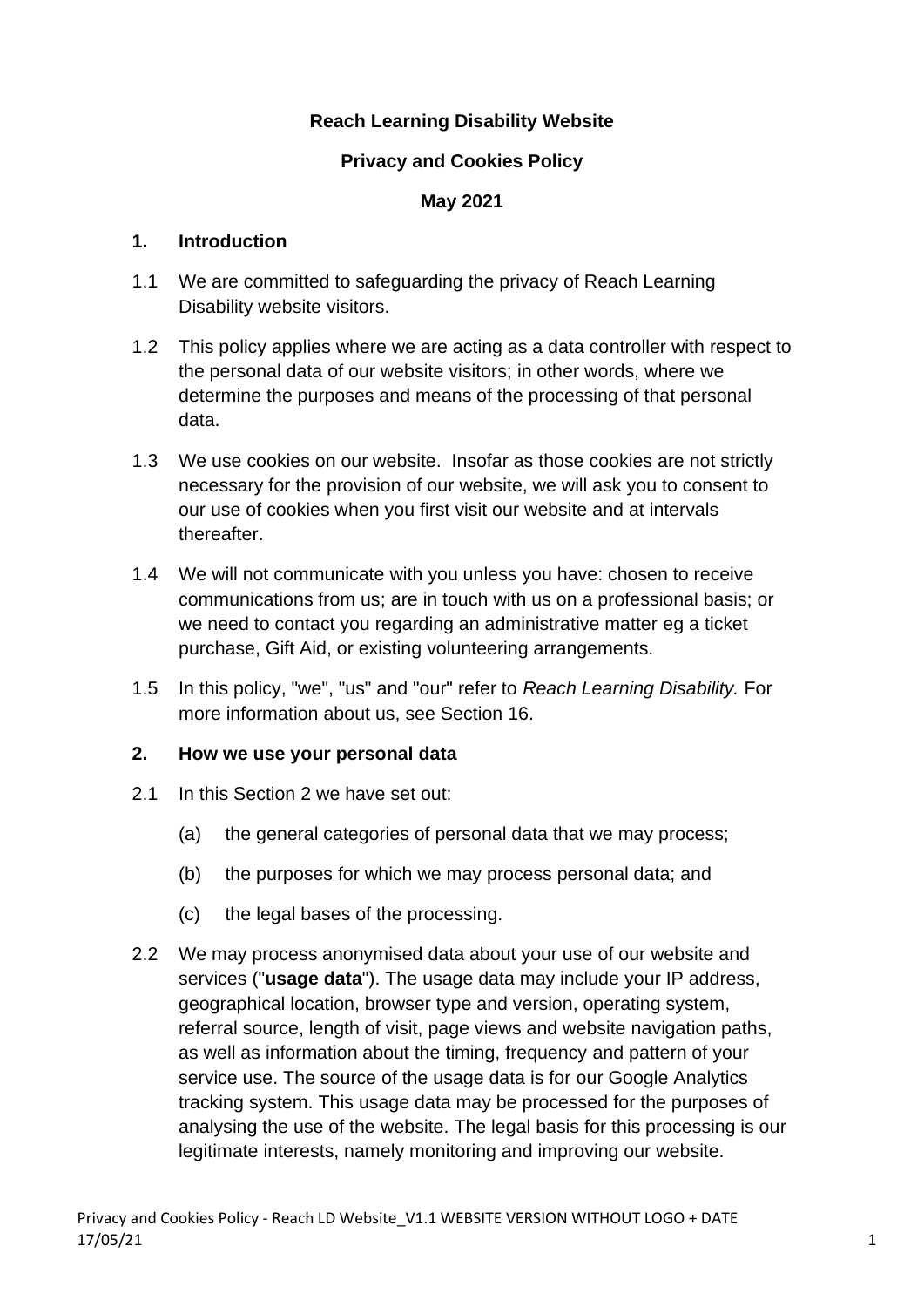- 2.3 We may process information contained in any enquiry you submit to us regarding goods and/or services ("**enquiry data**"). The enquiry data may be processed for the purposes of offering services to you, exchange of information, contacting you for further information about your enquiry. The legal basis for this processing is legitimate interest.
- 2.4 Website visitors choosing to opt in to receive communications from us are directed to the [Keeping in Touch](https://www.reachuk.org/opt-in/) form on our Reach Learning Disability website, for which a separate [Privacy Policy](https://reachuk.org/about/privacy/) exists. Completing this form in effect sets up an account ("**customer relationship data**"). The account data will be stored and processed on our secure fundraising database which is compliant with General Data Protection Regulations and the Code of Fundraising Practice, for the purposes of providing our services and communicating with you. The legal basis for this processing is consent OR the performance of a contract between you and us and/or taking steps, at your request, to enter into such a contract. The customer relationship data may include your name, your employer, your job title or role, your contact details, and information contained in communications between us and you or your employer. The source of the customer relationship data is you or your employer. The customer relationship data may be processed for the purposes of managing our relationships with customers, communicating with customers, keeping records of those communications and promoting our products and services to customers.
- 2.5 We may process information relating to transactions, including donations or purchases of goods and services, that you enter into with us and/or through our website ("**transaction data**"). The transaction data may include your contact details, your card details and the transaction details. The transaction data may be processed for the purpose of keeping a record of your donation or supplying the purchased goods and services and keeping proper records of those transactions. The legal basis for this processing is the processing of an online donation and/or performance of a contract between you and us and/or taking steps, at your request, to enter into such a contract and our legitimate interests, namely our interest in the proper administration of our records, business and donations.
- 2.6 We may process information that you provide to us for the purpose of subscribing to our email notifications and/or newsletters ("**notification data**"). The notification data may be processed for the purposes of sending you the relevant notifications and/or newsletters. The legal basis for this processing is consent.
- 2.7 We may process information contained in or relating to any communication that you send to us ("**correspondence data**"). The correspondence data may include the communication content and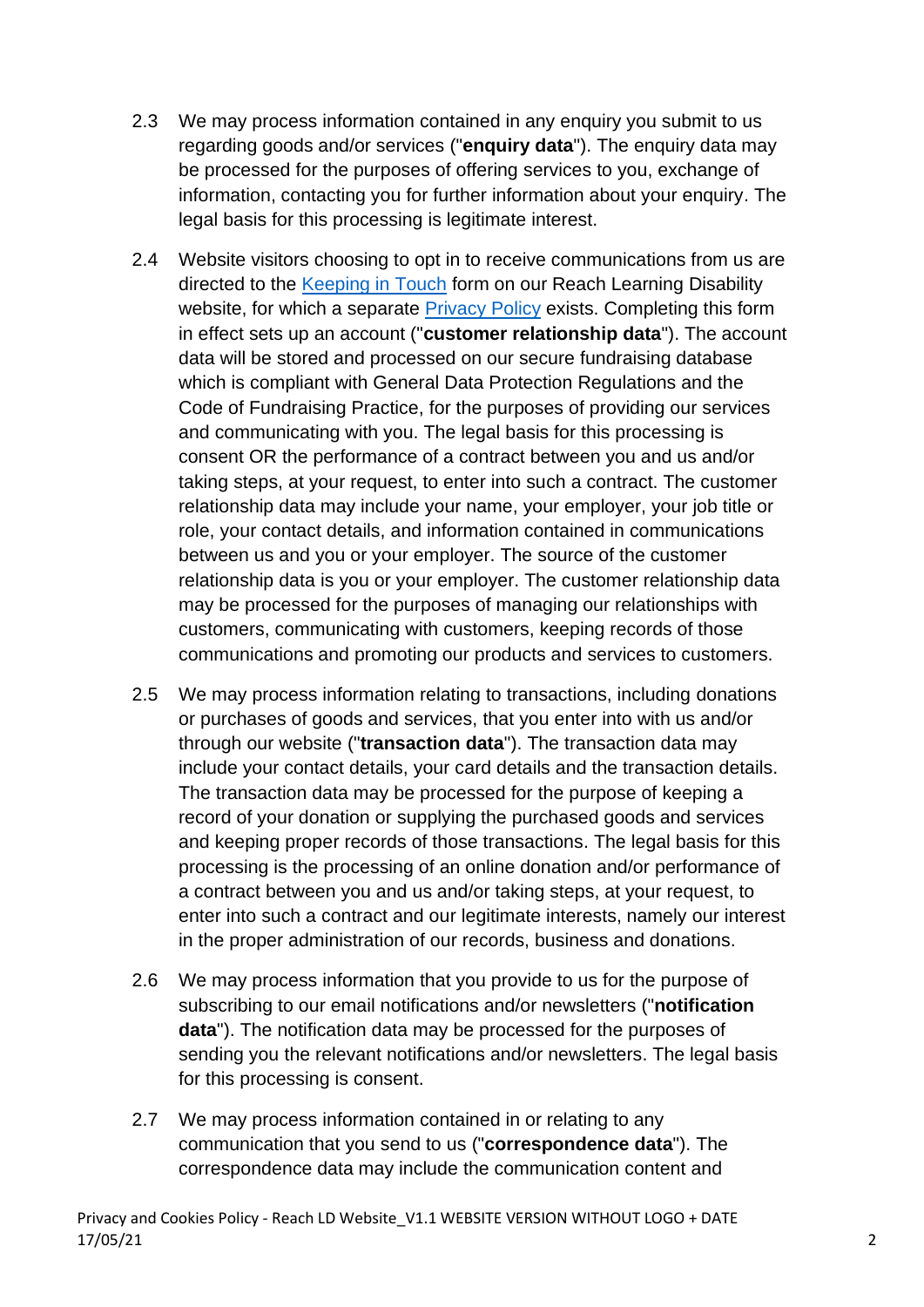metadata associated with the communication. Our website will generate the metadata associated with communications made using the website contact forms. The correspondence data may be processed for the purposes of communicating with you and record-keeping. The legal basis for this processing is our legitimate interests, namely the proper administration of our website and business and communications with users.

- 2.8 In addition to the specific purposes for which we may process your personal data set out in this Section 2, we may also process any of your personal data where such processing is necessary for compliance with a legal obligation to which we are subject, or in order to protect your vital interests or the vital interests of another natural person.
- 2.9 Please do not supply any other person's personal data to us, unless we prompt you to do so.

#### **3. Providing your personal data to others**

- 3.1 We may disclose your personal data to any member of our group of companies (this means our subsidiaries, our ultimate holding company and all its subsidiaries) insofar as reasonably necessary for the purposes, and on the legal bases, set out in this policy.
- 3.2 We may disclose your personal data to our insurers and/or professional advisers insofar as reasonably necessary for the purposes of obtaining or maintaining insurance coverage, managing risks, obtaining professional advice, or the establishment, exercise or defence of legal claims, whether in court proceedings or in an administrative or out-of-court procedure.
- 3.3 We may disclose your contact details to our suppliers or subcontractors insofar as reasonably necessary for purposes of providing you with information you have consented to receive.
- 3.4 Financial transactions relating to our website and services are handled by our payment services providers (Blackbaud Merchant Services). We will share transaction data with our payment services providers only to the extent necessary for the purposes of processing your payments, refunding such payments and dealing with complaints and queries relating to such payments and refunds. You can find information about the payment services providers' privacy policies and practices at [https://www.blackbaud.co.uk/privacy-policy.](https://www.blackbaud.co.uk/privacy-policy)
- 3.5 We will not disclose your data to any third party to enable them to offer, market or sell to you goods and/or services.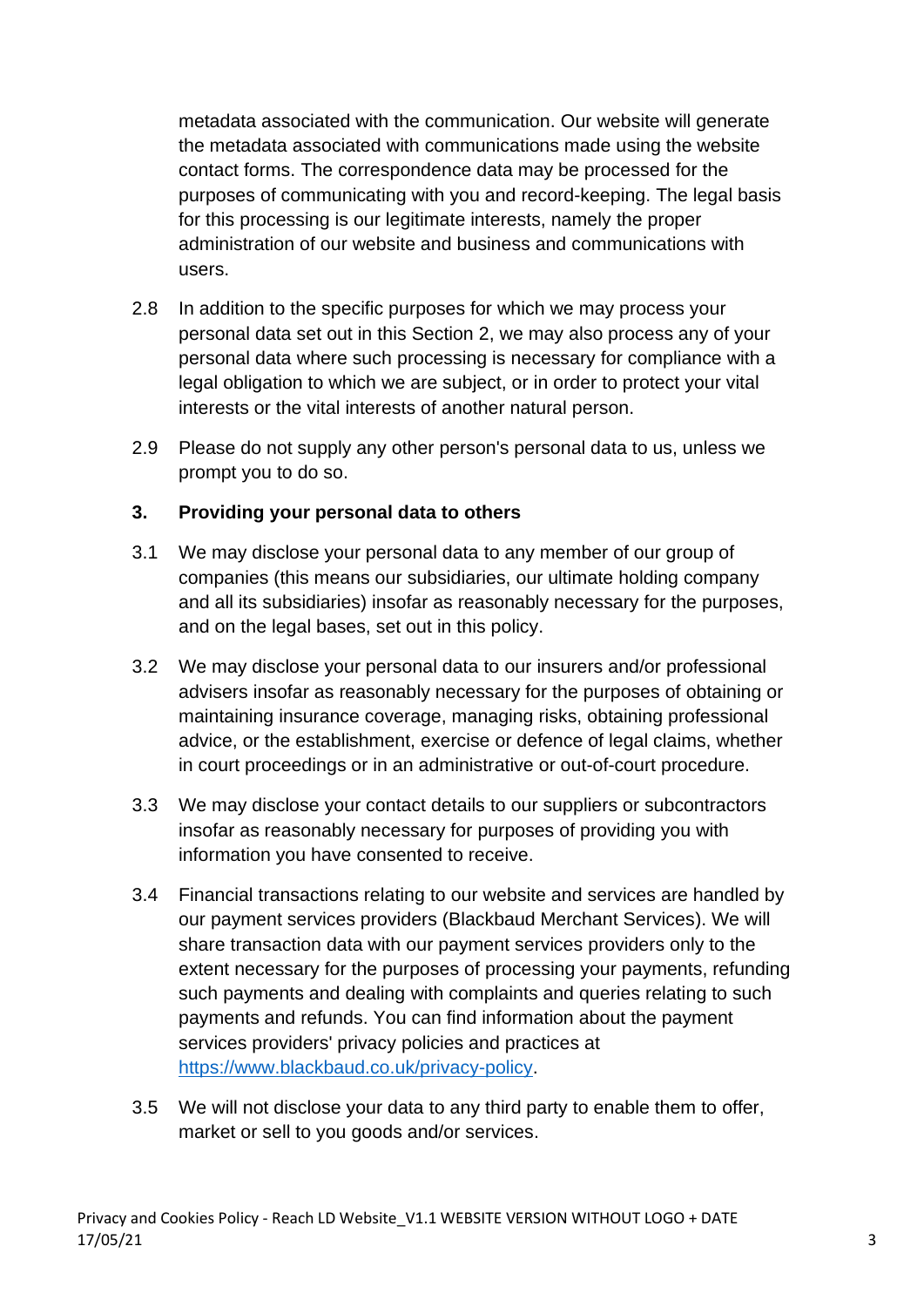3.6 In addition to the specific disclosures of personal data set out in this Section 3, we may disclose your personal data where such disclosure is necessary for compliance with a legal obligation to which we are subject, or in order to protect your vital interests or the vital interests of another natural person. We may also disclose your personal data where such disclosure is necessary for the establishment, exercise or defence of legal claims, whether in court proceedings or in an administrative or out-of-court procedure.

### **4. International transfers of your personal data**

- 4.1 In this Section 4, we provide information about the circumstances in which your personal data may be transferred to countries outside the European Economic Area (EEA).
- 4.2 The **"customer relationship data"** are situated on a fundraising database which may be stored and processed outside the EEA. The database provider `(Blackbaud Inc) certifies that it adheres to an SCC ("Standard Contractual Clause") between Reach Learning Disability and Blackbaud Inc. The SCC was drafted by the European Commission to safeguard data transfers from controllers in the UK to processors in the USA following the EU Court of Justice's ruling in July 2020 that the EU-US Privacy Shield was no longer a valid mechanism. In line with guidance issued by the Information Commissioner's Office, the EU's SCC provides appropriate safeguards in place of the Privacy Shield. More details at [https://www.blackbaud.co.uk/company/privacy-policy/europe.](https://www.blackbaud.co.uk/company/privacy-policy/europe)

# **5. Retaining and deleting personal data**

- 5.1 This Section 5 sets out our data retention policies and procedure, which are designed to help ensure that we comply with our legal obligations in relation to the retention and deletion of personal data.
- 5.2 Personal data that we process for any purpose or purposes shall not be kept for longer than is necessary for that purpose or those purposes.
- 5.3 We will retain your personal data as follows:
	- (a) Your *"***customer relationship data"** and **"transaction data"** where applicable will be retained for a minimum period of seven years following collection.
- 5.4 In some cases it is not possible for us to specify in advance the periods for which your personal data will be retained. In such cases, we will determine the period of retention of personal data will be determined based on fulfilment of our legitimate business interests.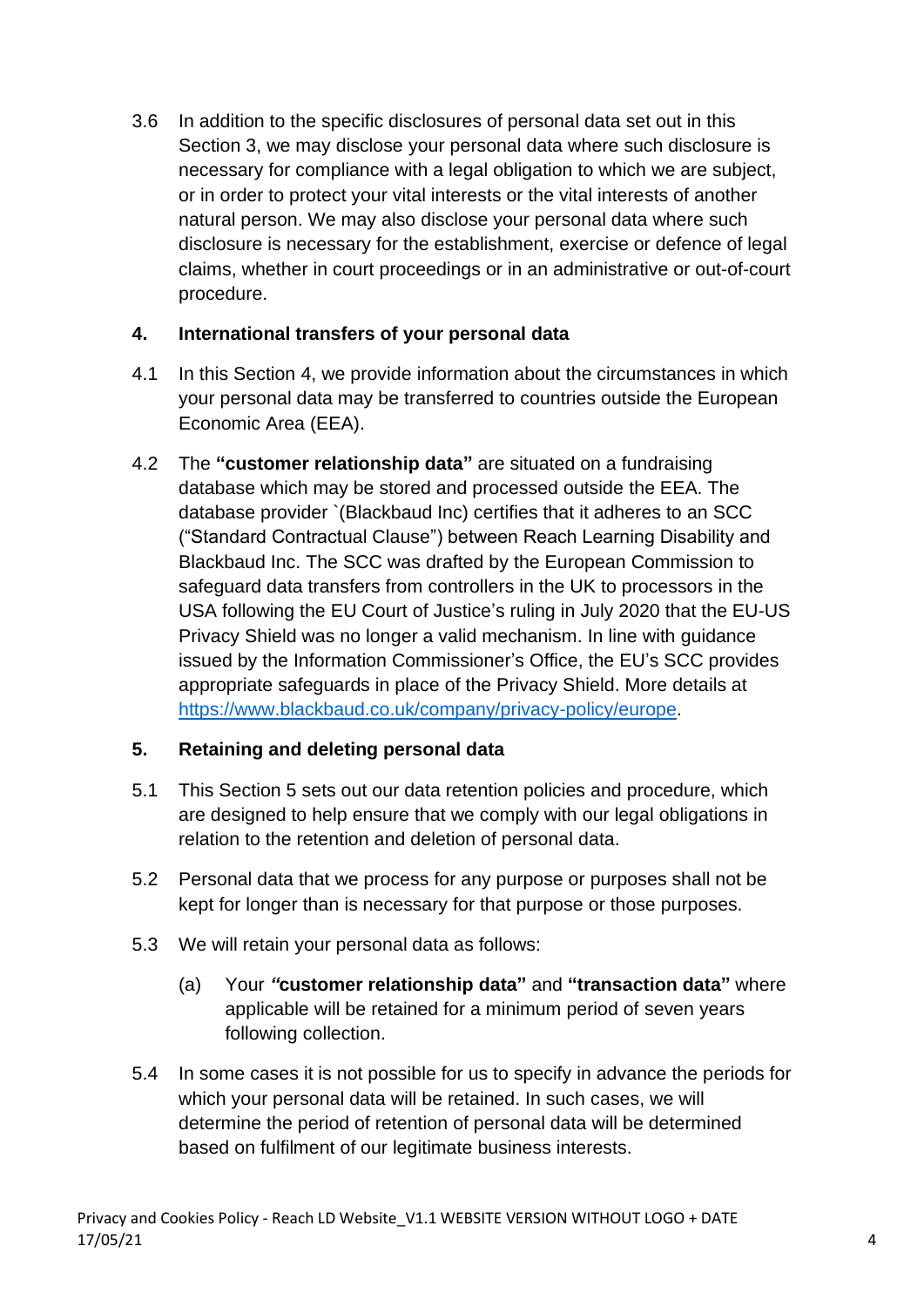5.5 Notwithstanding the other provisions of this Section 5, we may retain your personal data where such retention is necessary for compliance with a legal obligation to which we are subject, or in order to protect your vital interests or the vital interests of another natural person.

# **6. Security of personal data**

- 6.1 We will take appropriate technical and organisational precautions to secure your personal data and to prevent the loss, misuse or alteration of your personal data.
- 6.2 We will store all your personal data on secure servers, personal computers and mobile devices, and in secure manual record-keeping systems.
- 6.3 The following personal data will be stored by us in encrypted form: your name, contact information and cardholder data.
- 6.4 Data relating to your enquiries and financial transactions that is sent from your web browser to our web server, or from our web server to your web browser, will be protected using encryption technology.
- 6.5 You acknowledge that the transmission of unencrypted (or inadequately encrypted) data over the internet is inherently insecure, and we cannot guarantee the security of data sent over the internet.

### **7. Amendments**

- 7.1 We may update this policy from time to time by publishing a new version on our website.
- 7.2 You should check this page occasionally to ensure you are happy with any changes to this policy.

# **8. Your rights**

- 8.1 In this Section 8, we have summarised the rights that you have under data protection law. Some of the rights are complex, and not all of the details have been included in our summaries. Accordingly, you should read the relevant laws and guidance from the regulatory authorities for a full explanation of these rights.
- 8.2 Your principal rights under data protection law are:
	- (a) the right to access;
	- (b) the right to rectification;
	- (c) the right to erasure;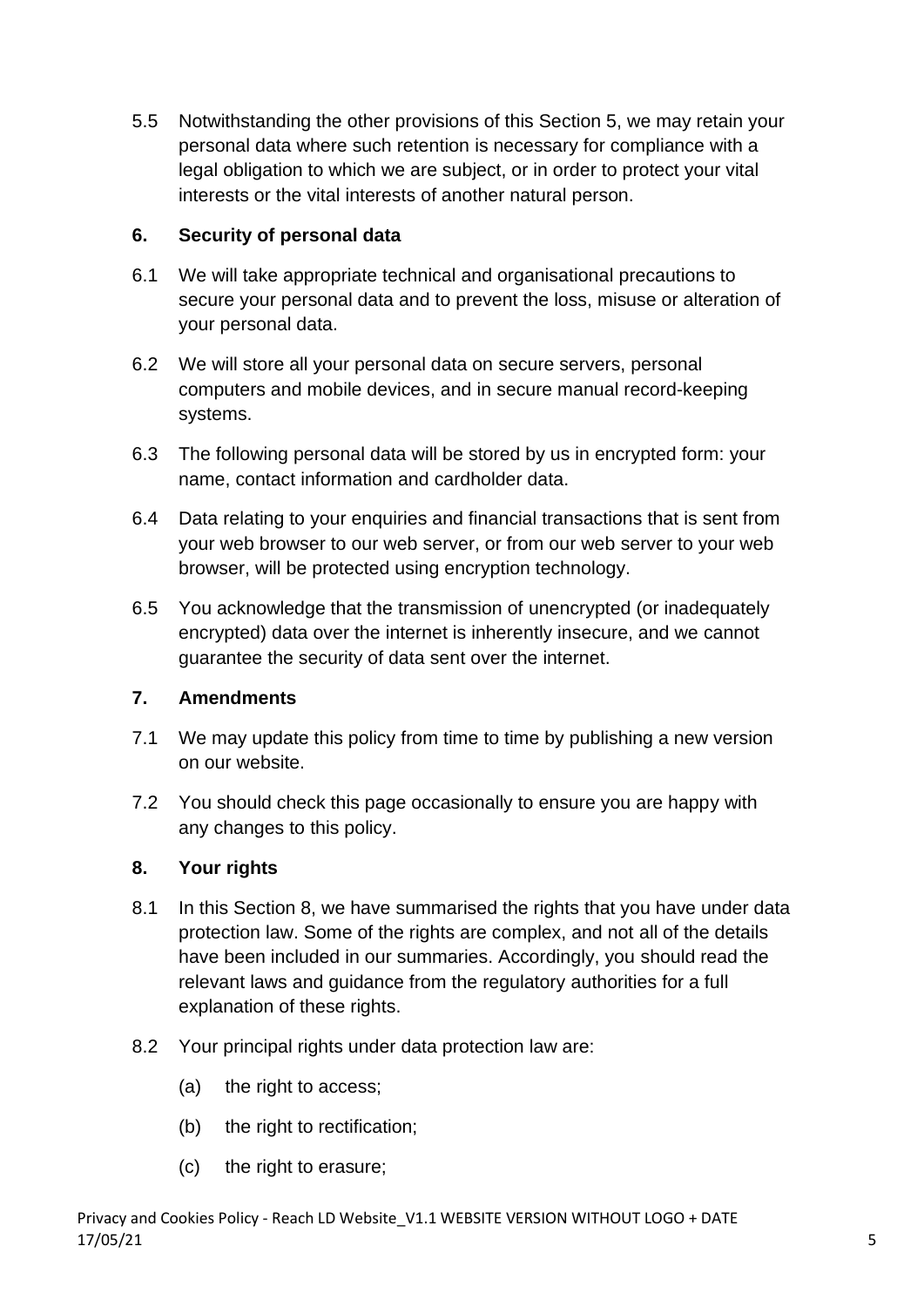- (d) the right to restrict processing;
- (e) the right to object to processing;
- (f) the right to data portability;
- (g) the right to complain to a supervisory authority; and
- (h) the right to withdraw consent.
- 8.3 You have the right to confirmation as to whether or not we process your personal data and, where we do, access to the personal data, together with certain additional information. That additional information includes details of the purposes of the processing, the categories of personal data concerned and the recipients of the personal data. Providing the rights and freedoms of others are not affected, we will supply to you a copy of your personal data. The first copy will be provided free of charge, but additional copies may be subject to a reasonable fee.
- 8.4 You have the right to have any inaccurate personal data about you rectified and, taking into account the purposes of the processing, to have any incomplete personal data about you completed.
- 8.5 In some circumstances you have the right to the erasure of your personal data without undue delay. Those circumstances include: the personal data are no longer necessary in relation to the purposes for which they were collected or otherwise processed; you withdraw consent to consent-based processing; you object to the processing under certain rules of applicable data protection law; the processing is for direct marketing purposes; and the personal data have been unlawfully processed. However, there are exclusions of the right to erasure. The general exclusions include where processing is necessary: for exercising the right of freedom of expression and information; for compliance with a legal obligation; or for the establishment, exercise or defence of legal claims.
- 8.6 In some circumstances you have the right to restrict the processing of your personal data. Those circumstances are: you contest the accuracy of the personal data; processing is unlawful but you oppose erasure; we no longer need the personal data for the purposes of our processing, but you require personal data for the establishment, exercise or defence of legal claims; and you have objected to processing, pending the verification of that objection. Where processing has been restricted on this basis, we may continue to store your personal data. However, we will only otherwise process it: with your consent; for the establishment, exercise or defence of legal claims; for the protection of the rights of another natural or legal person; or for reasons of important public interest.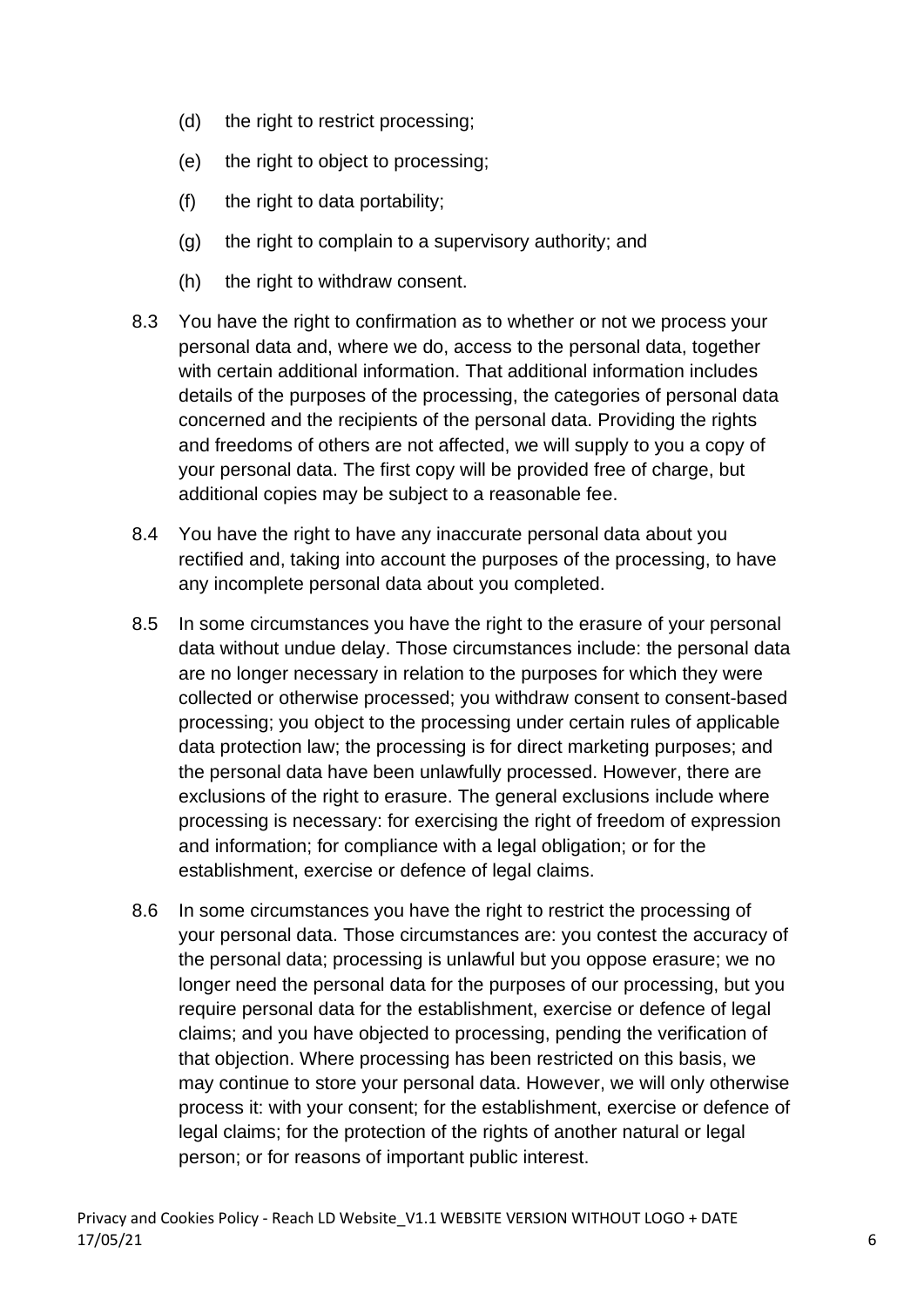- 8.7 You have the right to object to our processing of your personal data on grounds relating to your particular situation, but only to the extent that the legal basis for the processing is that the processing is necessary for: the performance of a task carried out in the public interest or in the exercise of any official authority vested in us; or the purposes of the legitimate interests pursued by us or by a third party. If you make such an objection, we will cease to process the personal information unless we can demonstrate compelling legitimate grounds for the processing which override your interests, rights and freedoms, or the processing is for the establishment, exercise or defence of legal claims.
- 8.8 You have the right to object to our processing of your personal data for direct marketing purposes (including profiling for direct marketing purposes). If you make such an objection, we will cease to process your personal data for this purpose.
- 8.9 You have the right to object to our processing of your personal data for scientific or historical research purposes or statistical purposes on grounds relating to your particular situation, unless the processing is necessary for the performance of a task carried out for reasons of public interest.
- 8.10 To the extent that the legal basis for our processing of your personal data is:
	- (a) consent; or
	- (b) that the processing is necessary for the performance of a contract to which you are party or in order to take steps at your request prior to entering into a contract,

and such processing is carried out by automated means, you have the right to receive your personal data from us in a structured, commonly used and machine-readable format. However, this right does not apply where it would adversely affect the rights and freedoms of others.

- 8.11 If you consider that our processing of your personal information infringes data protection laws, you have a legal right to lodge a complaint with a supervisory authority responsible for data protection. You may do so in the EU member state of your habitual residence, your place of work or the place of the alleged infringement.
- 8.12 To the extent that the legal basis for our processing of your personal information is consent, you have the right to withdraw that consent at any time. Withdrawal will not affect the lawfulness of processing before the withdrawal.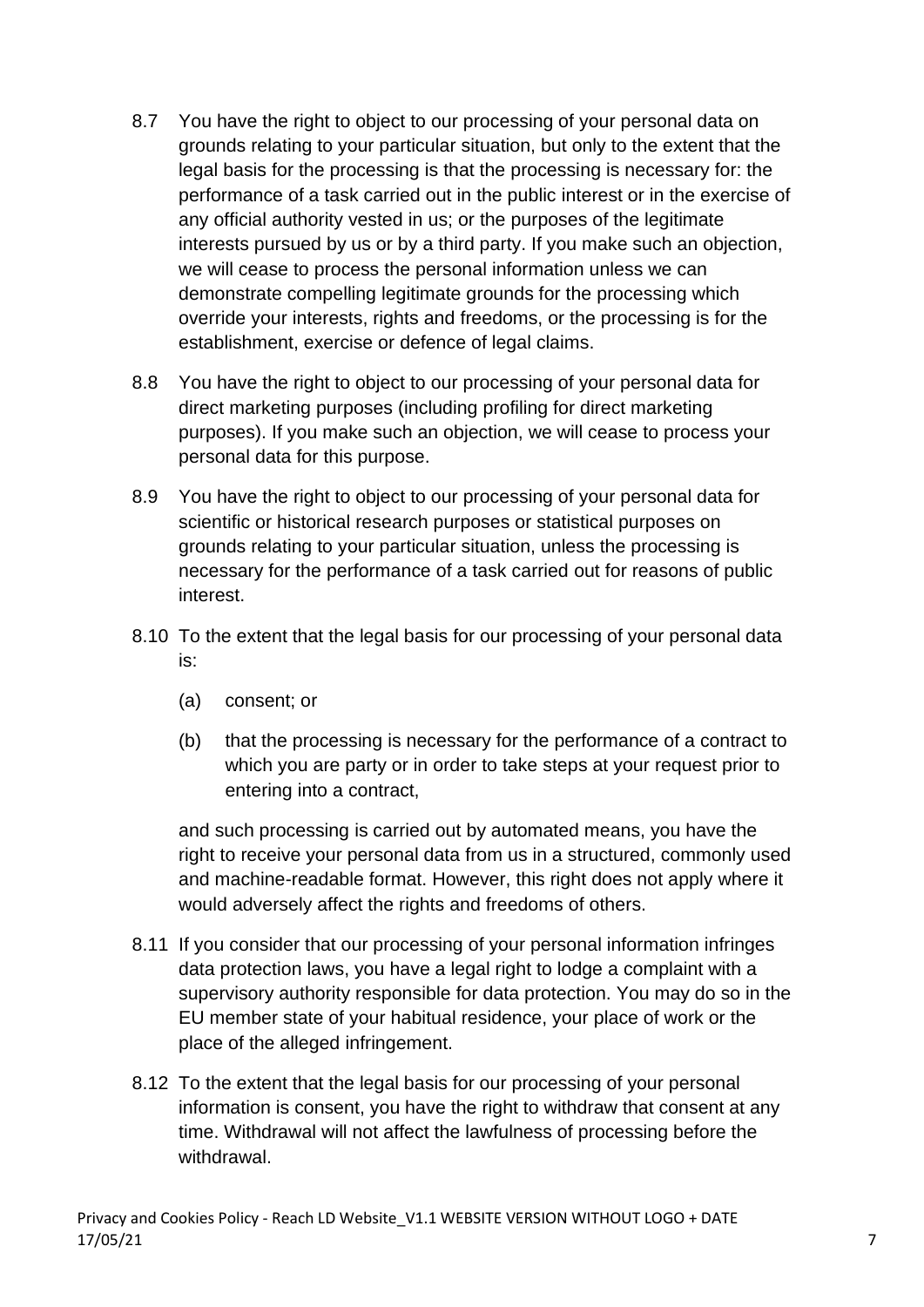8.13 You may exercise any of your rights in relation to your personal data by written notice to us.

# **9. Third party websites**

- 9.1 Our website includes hyperlinks to, and details of, third party websites.
- 9.2 We have no control over, and are not responsible for, the privacy policies and practices of third parties.

# **10. Personal data of children**

10.1 Our website is targeted at persons over the age of 16.

# **11. Updating information**

11.1 Please let us know if the personal information that we hold about you needs to be corrected or updated.

### **12. About cookies**

- 12.1 A cookie is a file containing an identifier (a string of letters and numbers) that is sent by a web server to a web browser and is stored by the browser. The identifier is then sent back to the server each time the browser requests a page from the server.
- 12.2 Cookies may be either "persistent" cookies or "session" cookies: a persistent cookie will be stored by a web browser and will remain valid until its set expiry date, unless deleted by the user before the expiry date; a session cookie, on the other hand, will expire at the end of the user session, when the web browser is closed.
- 12.3 Cookies do not typically contain any information that personally identifies a user, but personal information that we store about you may be linked to the information stored in and obtained from cookies.

### **13. Cookies that we use**

- 13.1 We use cookies for the following purposes:
	- (a) authentication we use cookies to identify you when you visit our website and as you navigate our website (cookies used for this purpose are: wordpress [hash], wordpress\_logged\_in\_[hash], wpsettings-{time}-[UID], PHPSESSID, wordpress\_test\_cookie);
	- (b) cookie consent we use cookies to store your preferences in relation to the use of cookies more generally (the cookie used for this purpose is: viewed\_cookie\_policy).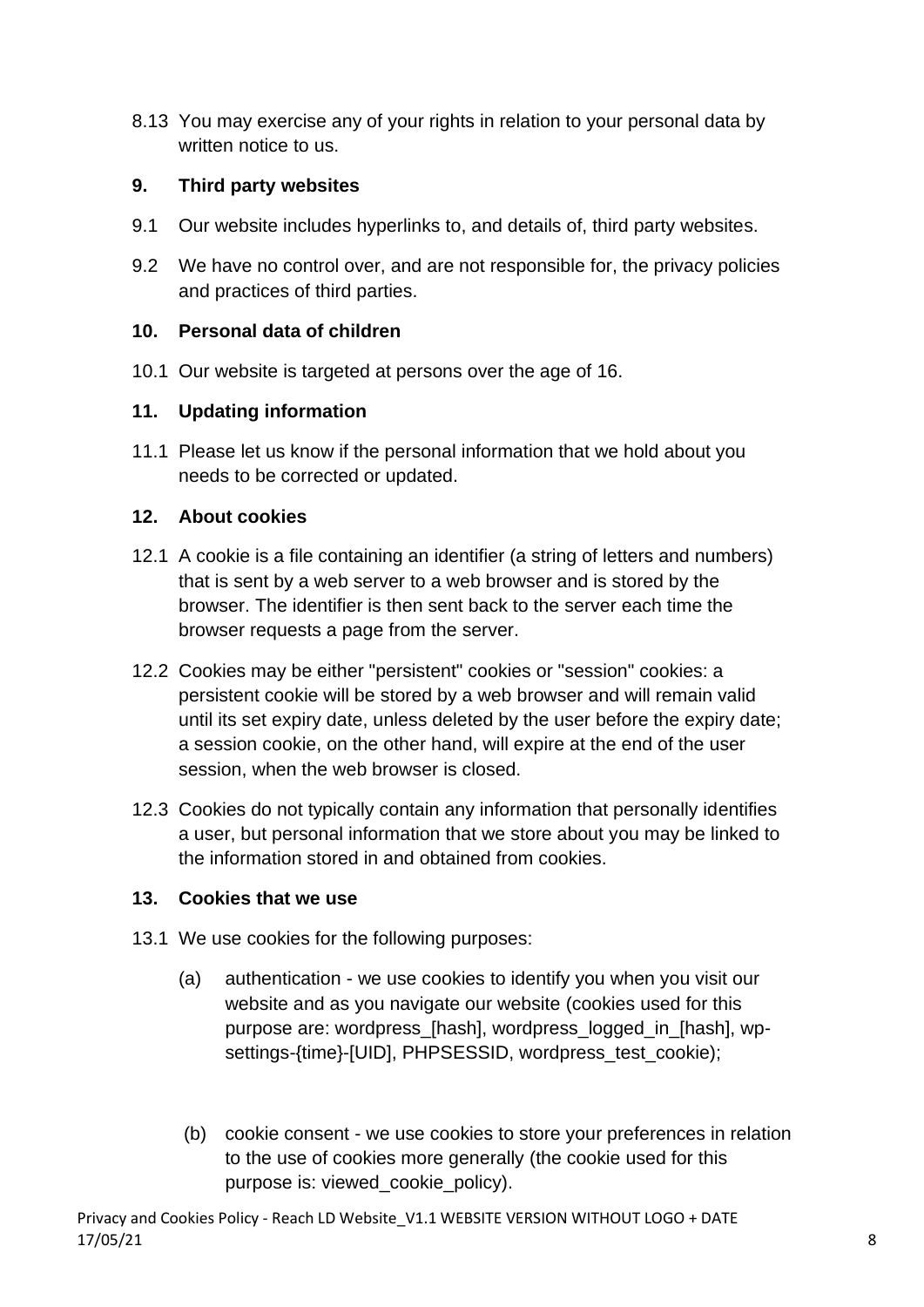# **14. Cookies used by our service providers**

14.1 Our service providers use cookies and those cookies may be stored on your computer when you visit our website.

14.2 We use Google Analytics to analyse the use of our website. Google Analytics gathers information about website use by means of cookies. The information gathered relating to our website is used to create reports about the use of our website. Google's privacy policy is available at: [https://www.google.com/policies/privacy/.](https://www.google.com/policies/privacy/) (The relevant cookies are: gadwp wg default swmetric, gadwp wg default metric, gadwp\_wg\_default\_dimension, \_gat, \_ga & \_gid.)

### **15. Managing cookies**

- 15.1 Most browsers allow you to refuse to accept cookies and to delete cookies. The methods for doing so vary from browser to browser, and from version to version. You can however obtain up-to-date information about blocking and deleting cookies via these links:
	- (a) <https://support.google.com/chrome/answer/95647?hl=en> (Chrome);
	- (b) [https://support.mozilla.org/en-US/kb/enable-and-disable-cookies](https://support.mozilla.org/en-US/kb/enable-and-disable-cookies-website-preferences)[website-preferences](https://support.mozilla.org/en-US/kb/enable-and-disable-cookies-website-preferences) (Firefox);
	- (c) <http://www.opera.com/help/tutorials/security/cookies/> (Opera);
	- (d) [https://support.microsoft.com/en-gb/help/17442/windows-internet](https://support.microsoft.com/en-gb/help/17442/windows-internet-explorer-delete-manage-cookies)[explorer-delete-manage-cookies](https://support.microsoft.com/en-gb/help/17442/windows-internet-explorer-delete-manage-cookies) (Internet Explorer);
	- (e) <https://support.apple.com/kb/PH21411> (Safari); and
	- (f) [https://privacy.microsoft.com/en-us/windows-10-microsoft-edge-and](https://privacy.microsoft.com/en-us/windows-10-microsoft-edge-and-privacy)[privacy](https://privacy.microsoft.com/en-us/windows-10-microsoft-edge-and-privacy) (Edge).
- 15.2 Blocking all cookies will have a negative impact upon the usability of many websites.
- 15.3 If you block cookies, you will not be able to use all the features on our website.

#### **16. Our details**

- 16.1 This website is owned and operated by Reach Learning Disability*.*
- 16.2 We are a UK registered charity, number 1076318 and our registered office is at Reach Southwell, Prebend Passage, Southwell, NG25 0JH.
- 16.3 Our principal place of business is at Reach Southwell, Prebend Passage, Southwell, NG25 0JH.